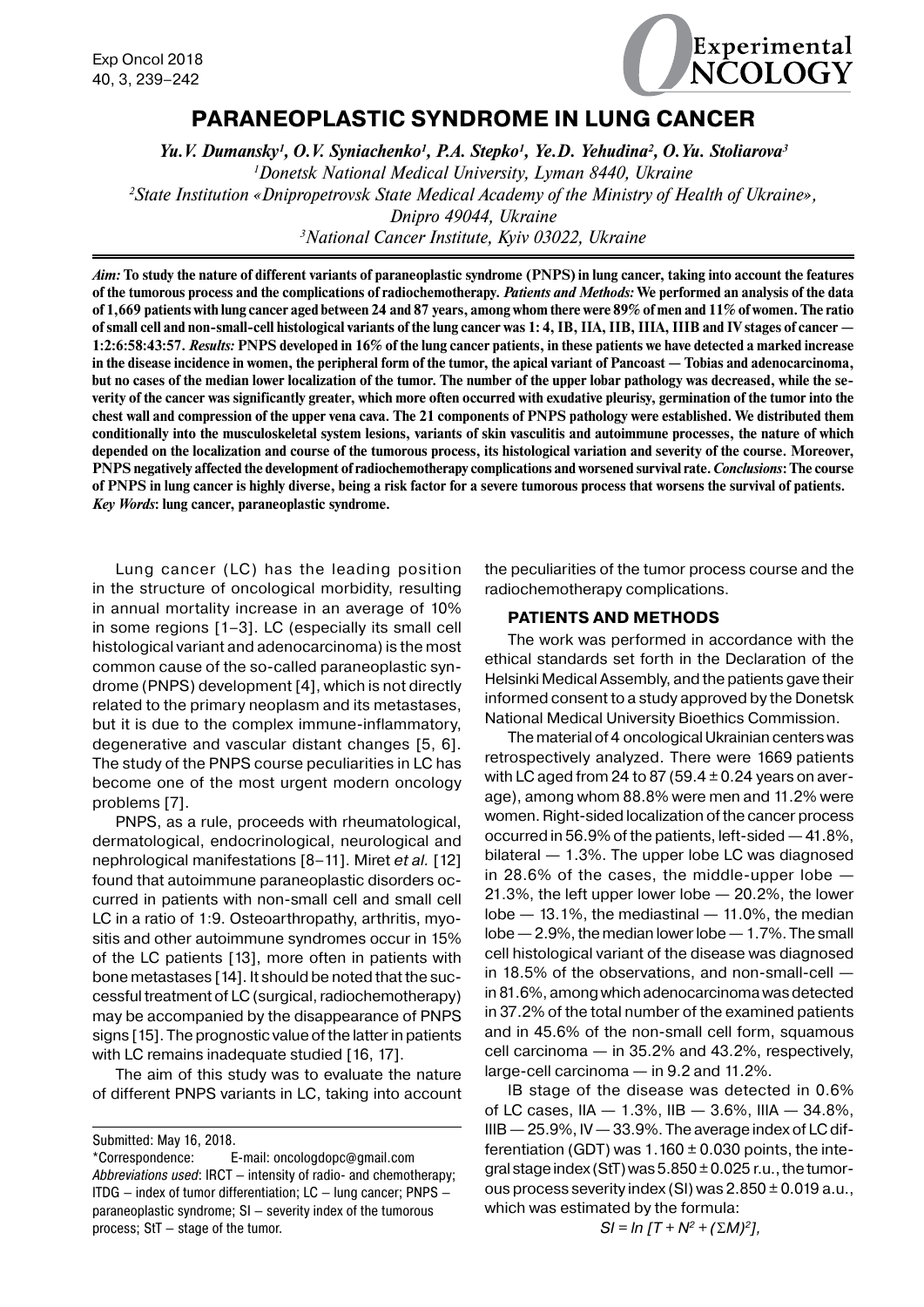where *ln* is a natural logarithm; *T* is an international indicator of the primary tumor extent; *N* is the international index of regional lymph nodes metastatic lesion;  $\Sigma M$  is the sum of metastases in distant organs.

Among the manifestations of LC, plevral exudates were observed in 9.7% of patients, compression syndrome — in 7.5%, the germination of the tumor into the trachea — in 6.8%, into the ribs — in 2.8%, into the  $check - in 2.5%$ , into the esophagus  $-$  in 2.3% and into the pericardium  $-$  in 0.8%; 4.0% of the patients had obstructive atelectasis; 3.1% had the compression of the recurrent nerve; and 1.6% — the upper vena cava compression. Metastases to the lymph nodes were found in 81.1% of LC cases, metastases in distant organs — in 30.7%, in the skeleton — in 20.0%. For the diagnosing of the disease we used such apparatus as "Multix-Compact-Sièmens" (Germany), "Somazom-Emotion-6-Siemens" (Germany), "Gygoscan-Intera-Philips" (Netherlands), "Siemens-RDS-Eclipse-RD" cyclotron (Germany), "Olympus-GIF-Q20" (Japan) fiberscope and "Envisor-Philips" (Netherlands) sonograph.

Statistical processing of the obtained results was performed using computer variance, nonparametric, correlation, regression, single (ANOVA) and multivariate (ANOVA/MANOVA) dispersion analysis (Microsoft Excel and Statistica-Stat-Soft, USA programs). We estimated the average values (M), their standard errors and deviations (SD), the parametric correlation coefficients of Pearson and the nonparametric of Kendall, the criteria of Brown — Forsythe and Wilcoxon — Rao dispersion, Student and McNemar — Fisher's test  $(\chi^2)$ , and the reliability of the statistical indices (*p*). The critical significance level for checking the statistical hypotheses was considered to be 0.05.

In assessing the results of radiochemotherapy, the treatment intensity (IRCT) was studied. Thus, the average dosages of drugs and radiation  $\{< M + SD\}$  were defined as minimum in 1 point, the dosages  ${M + SD \div}$  $M + 2SD$ } — as moderate in 2 points,  $(M + 2SD \div$  $M + 3SD$ } — as high in 3 points and  $\{> M + 3SD\}$  as very high in 4 points. The treatment intensity *W* was calculated by the formula:

#### $W = (a + b + c + d) / n$ ,

where  $a, b, c, d$  — the number of radiation zones or drugs in 1, 2, 3 and 4 points, respectively; *n* is the total number of radiation zones or the total number of used drugs.

#### **RESULTS AND DISCUSSION**

Among 1,669 examined patients with LC, the main  $(1<sup>st</sup>)$  group consisted of 258 (15.5%) patients aged from 24 to 79 years (58.6  $\pm$  0.65 years old on average), in which certain signs of PNPS were revealed. The comparison group (2nd) comprised from the remaining 1411 patients. In addition, the patients of the main group were divided into 3 subgroups — 10.4% of the total number and 67.1% of the number with PNPS associated with bone-articular system and periarticular tissue lesions (subgroup A); 4.7% and 30.6% patients, respectively — with different variants of skin vasculitis (subgroup B); and 4.7% and 30.2% — with systemic autoimmune processes (subgroup C).

The first group consisted of 79.9% men and 20.2% women, the  $2^{nd}$   $-$  90.4% men and 9.6% women. Thus, the ratio of men and women in the  $1<sup>st</sup>$  group was 4:1, and in the  $2^{nd}$   $-$  9:1 (the differences were significant). The patients' average age in these groups was slightly different. The  $1<sup>st</sup>$  and  $2<sup>nd</sup>$  groups were approximately the same on the frequency of the side lesions by the tumor process, while the ratio of the central and peripheral forms was 3:1 in the main group and 5:1 in the control group. In the group of the PNPS patients, there were no patients with a tumor process localizing in the right median lower lobe, but they were diagnosed apical Pancoast— Tobias LC 4.4 times as often. In this regard, the tumor of Panсoast— Tobias can be assumed to be a risk factor for the development of PNPS, and the prognosisfavorable factor in this respect is tumor localization in the right median lower lobe. Patients of the main group have adenocarcinoma more often (8%). Patients of the 1<sup>st</sup> and 2<sup>nd</sup> groups did not differ by such histological forms of non-small cell LC as squamous and large-squamous.

Subgroup A consisted of 24.0% of the PNPS patients with Marie — Bamberger osteoarthropathy, 22.9% — with gouty arthritis, 15.9% — with paraneoplastic rheumatoid-like reactive arthritis, 14.3%— with peripheral neuropathy, 5.8% — with palmar-plantar fibrositis and tendovaginitis respectively, 3,5% with fasciitis and enthesopathy, 3.1% — with algodystrophy. Subgroup B included 10.5% of patients with leukocytoclastic vasculitis, 10.1% — with panniculitis and nodular erythema, 8.5% — with digital arteritis, 1.9% — with cryoglobulinemic vasculitis, and subgroup  $C - 12.4\%$  with dermatopolymyositis, 6.% with scleroderma-like syndrome, 4.7% — with lupus-like syndrome, 4.3% — with limbic encephalitis, 3.9% — with glomerulonephritis (membranous, mesangiocapillary), 3.5% — with myasthenic Lambert — Eaton syndrome, 2.3% — with Kikuchi — Fujimoto necrotizing lymphadenitis syndrome, 1.9% — with Sjogren's syndrome). For one patient with PNPS there were from 1 to 9 symptoms (on average  $1.77 \pm 0.090$ ).

Patients in the main group had the significantly increased StT (9%) and SI ( $\frac{1}{4}$ ) indices. At the same time (Table 1), the  $1^{st}$  group significantly differed from the 2<sup>nd</sup> group by the higher frequency of exudative pleurisy (2.1 times), tumor growth into the thorax (3.2 times), and the compression of the upper vena cava (4.7 times).

According to Wilcoxon — Rao multivariate dispersion analysis, clinical signs of LC course influenced on the nature of PNPS. We selected those signs of LC clinical course that simultaneously had Brown — Forsyth and correlation Kendall dispersion relations with PNPS. It turned out that the number of constituent manifestations of PNPS rises with the age of LC patients, with an increase in the degree and severity of the disease course. All subgroups of patients with PNPS (A, B, C) are affected by the localization of the tumor process, the form of LC, the squamous histological variant, the parameters of StT and SI.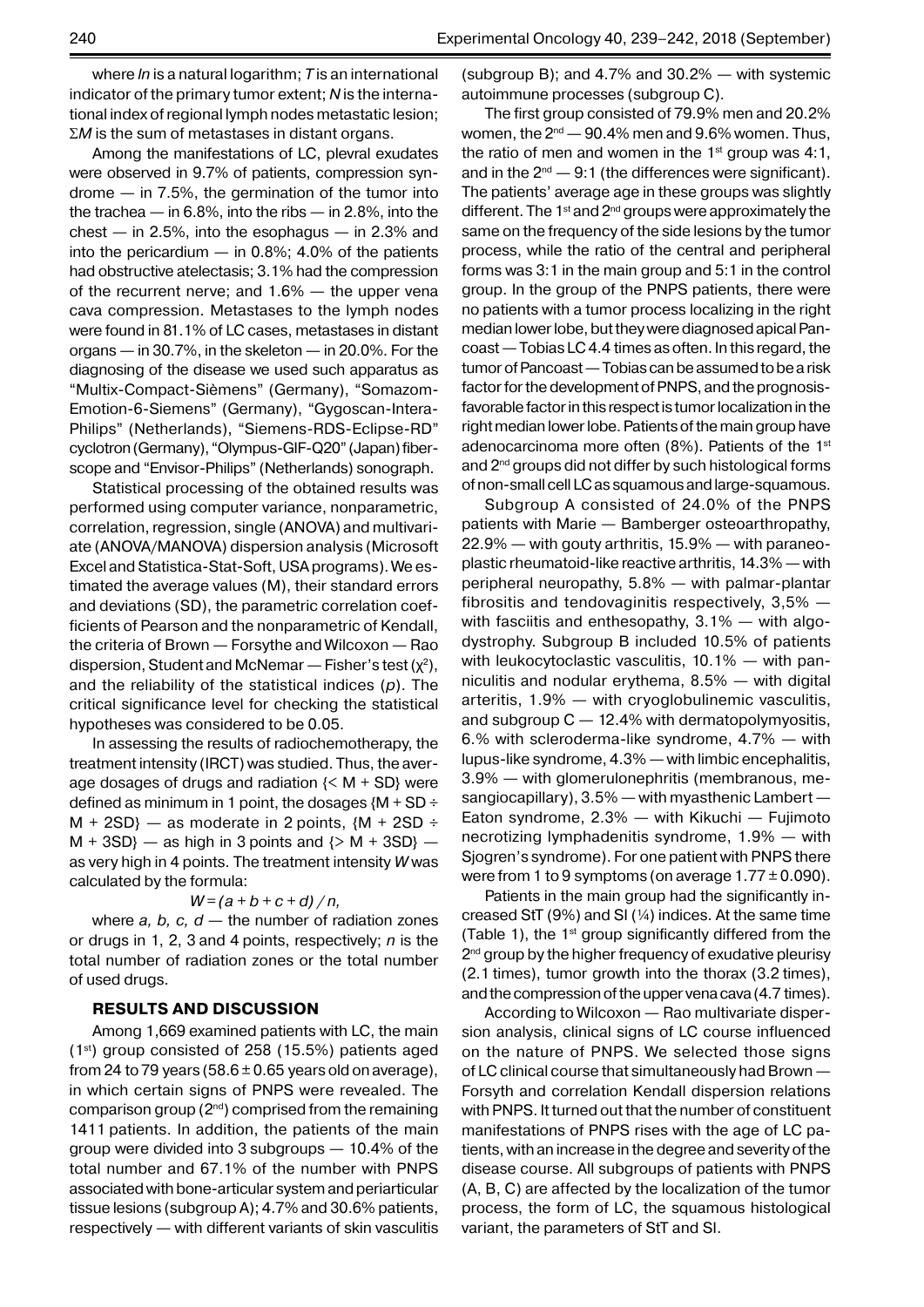**Table 1.** Frequency of LC separate manifestations in patients of the 1<sup>st</sup> and 2<sup>nd</sup> groups

|          |                    | Patients groups | Differences between |     |            |         |
|----------|--------------------|-----------------|---------------------|-----|------------|---------|
| LC signs | $1^{st}$ (n = 258) |                 | $2nd$ (n = 1411)    |     | the groups |         |
|          | n                  | %               | n                   | %   | $v^2$      |         |
|          | 44                 | 17.1            | 117                 | 8.3 | 19.21      | < 0.001 |
| 2        | 18                 | 7.0             | 107                 | 7.6 | 0.12       | 0.734   |
| 3        | 6                  | 2.3             | 60                  | 4.3 | 2.13       | 0.144   |
| 4        | 21                 | 8.1             | 92                  | 6.5 | 0.91       | 0.341   |
| 5        | 4                  | 1.6             | 34                  | 2.4 | 0.72       | 0.395   |
| 6        | 15                 | 5.8             | 26                  | 1.8 | 14.36      | < 0.001 |
|          | 2                  | 0.8             | 12                  | 0.9 | 0.01       | 0.903   |
| 8        | 8                  | 3.1             | 38                  | 2.7 | 0.14       | 0.713   |
| 9        | 12                 | 4.7             | 14                  | 1.0 | 19.04      | < 0.001 |
| 10       | 12                 | 4.7             | 39                  | 2.8 | 2.62       | 0.105   |

*Note:* 1 — exudative pleurisy, 2 — compression syndrome, 3 — obturation atelectasis,  $4 -$  tumor germination into the trachea,  $5 -$  tumor germination into the esophagus,  $6 -$  tumor germination into the thoracic wall,  $7 -$  tumor germination into the pericardium,  $8 -$  tumor germination into the rib, 9 — tumor compression of the superior vena cava, 10 — tumor compression of the recurrent nerve.

According to Brown — Forsythe dispersion analysis, the number of PNPS manifestations in one patient with LC is affected by the germination of the tumor into the esophagus, the chest wall, and the upper vena cava. In subgroup A, such an effect concerns the LC germination into the rib, in subgroup  $B -$  germination into the trachea, esophagus, thoracic wall and the upper vena cava; in subgroup C, PNPS is associated with the presence of exudative pleurisy and tumor germination into the pericardium.

PNPS in the form of the musculoskeletal system lesions has a dispersion and direct correlation with metastases into the skeleton, PNPS caused by autoimmune pathology — with metastases to distant organs. Among the concomitant diseases, the development of PNPS is closely related to the presence of chronic bronchitis, chronic obstructive pulmonary disease, diabetes mellitus, chronic gastroduodenitis and ulcers of the stomach and duodenum in patients with LC.

It should be noted that PNPS in LC patients may result from the chemotherapy complications [18], which primarily concerns platinum-based and taxane agents [19]. As shown by Brown — Forsythe dispersion analysis and Kendall nonparametric correlation, the power of the performed radiation therapy, the usage of 8 groups of drugs included in chemotherapy such as anti-metabolites (gemcitabine, methotrexate, pemetrexed, fluorouracil), vinca alkaloid (vinblastine, vincristine), anthracyclines (bleomycin, doxorubicin, idarubicin, mitomycin, epirubicin) have a direct negative effect on the formation of PNPS in LC.

It should be noted that in the main group of LC patients, the IRCT was  $1.470 \pm 0.054$  and  $0.400 \pm 0.026$  a.u., whereas in the PNPS absence, they were significantly less by 30% and 25% respectively. In  $1<sup>st</sup>$  group, the number of PNPS signs was directly related to both the power of radiation and chemotherapy, as demonstrated by the dispersion and correlation analysis.

In the process of radiochemotherapy, myelodepression developed in 7.0% of cases, acute radiation pneumonitis — 3.0%, pulmonary hypertension — 2.9%, radiation osteophagitis— 2.2%, acute coronary syndrome — 2.0%, radiation lung fibrosis and indomitable vomiting — 1.6%, acute tubulointerstitial nephri $t$ is  $-1.4\%$ , stroke  $-1.3\%$ , acute thrombophlebitis  $-$ 1.2%, persistent diarrhea  $-$  0.8%, jaundice  $-$  0,7%, pulmonary artery thromboembolism— 0.6% (Table 2).

The multivariate analysis of Wilcoxon— Rao demonstrated the effect of the PNPS nature on the complications of radiochemotherapy. According to McNemar— Fisher non-parametric comparative analysis, in the presence of PNPS, pulmonary hypertension developed significantly 2.3 times, cerebral circulation lesion — 3.4 times, radiation pneumophilia — 3.6 times, jaundice  $-4.8$  times, thrombophlebitis  $-7.8$  times as often.

**Table 2.** The frequency of separate complications caused by therapeutic interventions (radiochemotherapy) in LC patients of the 1<sup>st</sup> and 2<sup>nd</sup> groups

|          |               | Patients groups | <b>Differences</b>              |     |                    |         |
|----------|---------------|-----------------|---------------------------------|-----|--------------------|---------|
| LC signs | 1st (n = 258) |                 | 2 <sub>nd</sub><br>$(n = 1411)$ |     | between the groups |         |
|          | n             | %               | n                               | %   | $x^2$              | р       |
|          | 21            | 8.1             | 96                              | 6.8 | 0.37               | 0.543   |
| 2        | 11            | 4.3             | 39                              | 2.8 | 1.69               | 0.194   |
| 3        | 14            | 5.4             | 34                              | 2.4 | 7.11               | 0.008   |
| 4        | 8             | 3.1             | 29                              | 2.1 | 1.10               | 0.294   |
| 5        | 6             | 2.3             | 28                              | 2.0 | 0.13               | 0.721   |
| 6        | 10            | 3.9             | 16                              | 1.1 | 10.69              | 0.001   |
| 7        | 3             | 1.2             | 23                              | 1.6 | 0.31               | 0.577   |
| 8        |               | 2.7             | 17                              | 1.2 | 3.50               | 0.061   |
| 9        | 8             | 3.1             | 13                              | 0.9 | 8.34               | 0.004   |
| 10       | 12            | 4.7             | 8                               | 0.6 | 30.73              | < 0.001 |
| 11       | 4             | 1.6             | 9                               | 0.6 | 2.35               | 0.125   |
| 12       | 5             | 1.9             | 6                               | 0.4 | 7.62               | 0.006   |
| 13       | 4             | 1.6             | 6                               | 0.4 | 2.43               | 0.119   |
|          |               |                 |                                 |     |                    |         |

*Note:* 1 — myelodepression, 2 — acute radiation pneumonitis, 3 — pulmonary hypertension, 4 — radiation esophagitis, 5 — acute coronary syndrome,  $6$  – radiation pulmonary fibrosis,  $7$  – indomitable vomiting,  $8$  – acute tubulointerstitial nephritis,  $9 -$  stroke,  $10 -$  acute thrombophlebitis,  $11 -$  persistent diarrhea, 12 — jaundice, 13 — pulmonary artery branches embolism.

The three-year survival indicators of the  $1<sup>st</sup>$  group patients turned out to be worse (Figure) and all patients with PNPS died in 30 months. In deceased patients, life expectancy after diagnosis of LC was on average by 4 months less, being  $10.8 \pm 0.31$  months. As shown by the dispersion analysis, the life span was influenced by the number of PNPS components in one such patient.



**Figure.** Three-year survival rates of the patients from the 1<sup>st</sup> and 2nd groups

#### **CONCLUSION**

PNPS developed in 16% of the LC patients, in these patients we have detected a marked increase in the incidence of the disease in women, the peripheral form of the tumor, the Pancoast — Tobias apical variant and adenocarcinoma, but no cases of the median lower